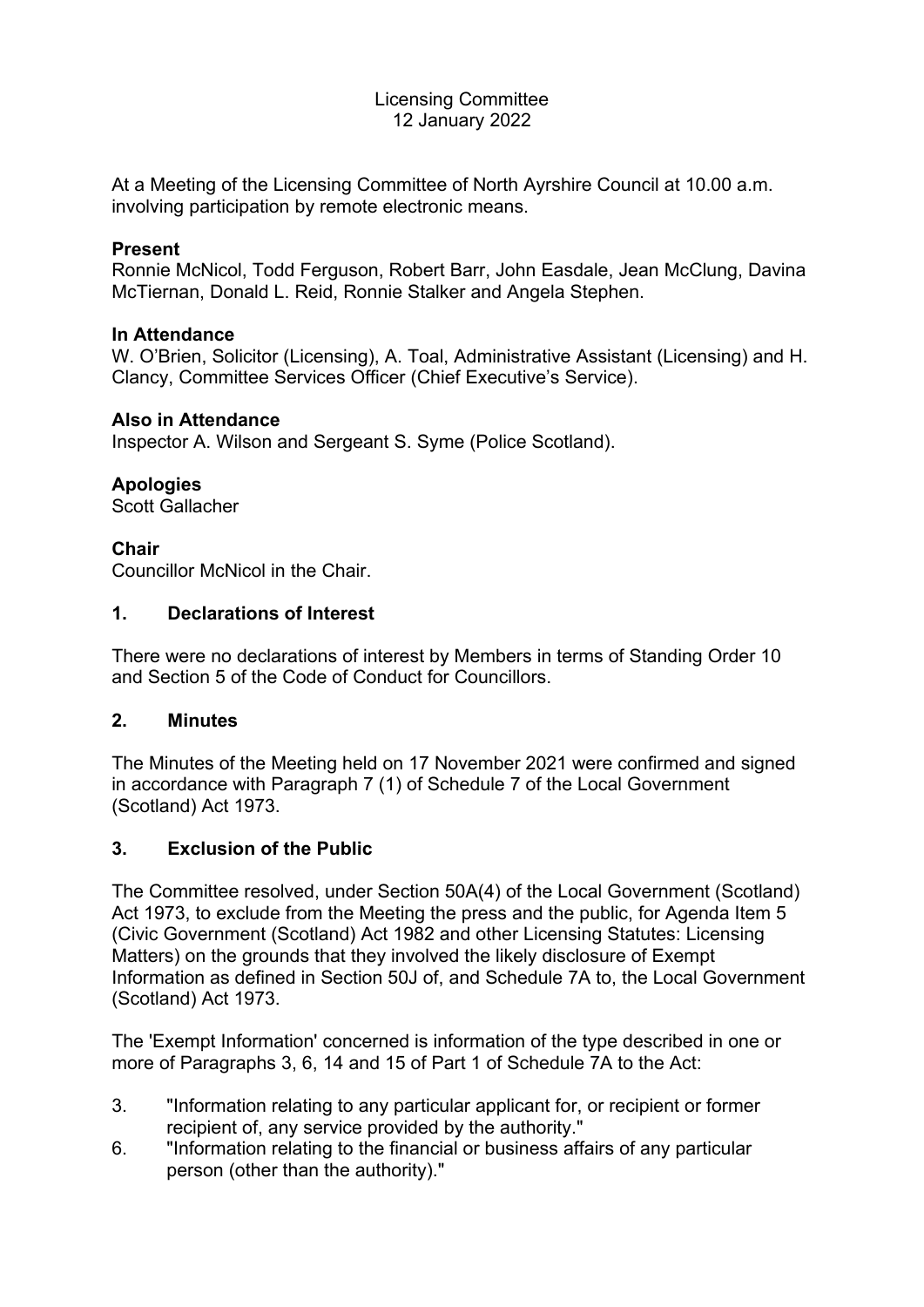- 14. "Any action taken or to be taken in connection with the prevention, investigation or prosecution of crime."
- 15. "The identity of a Protected Informant" where "Protected Informant" is defined in Part III as a person who informs the Local Authority about a past, present or future crime, breach of statutory duty, breach of planning control, or nuisance."

### **4. Civic Government (Scotland) Act 1982 and other Licensing Statutes: Licensing Matters**

Submitted report by the Head of Democratic Services on hearings to be determined and applications for the grant or renewal of licences, consents and permits, on hearings and on other matters, under the Civic Government (Scotland) Act 1982 and other Licensing legislation.

# **Appendix A: Hearings**

# **4.1 Taxi Driver's Licence: TDL/00291 and TL/177 - James Williamson**

At a previous meeting on 22 November 2021, following the receipt of a report from the Chief Constable of Police Scotland, the Committee had agreed to proceed to a Hearing in terms of Paragraph 11(7) of Schedule 1 of the Civic Government (Scotland) Act 1982.

The Licence Holder, having been duly cited to attend, was not present or represented. A representative from Police Scotland was in attendance.

The representative from Police Scotland addressed the Committee on the terms of a letter setting out their representation in respect of the application. The Solicitor (Licensing) read out a written representation from the Licence Holder's Solicitor.

Representatives from Police Scotland then withdrew to allow the Committee to deliberate. Thereafter the representatives from Police Scotland re-joined the meeting, with the same Members and Officers present and in attendance, to hear the Committee's decision.

The Committee was satisfied that, due to Civic Government (Scotland) Act 1982, Schedule 1, Paragraph 11(1), they could consider both the questions of Revocation and Suspension, and those in relation to both Licences held by the Licence-Holder:

- [a] Taxi Driver's Licence TDL/00291 (Agenda item 1)
- [b] Taxi Licence TL/177 (Agenda item 2)

The Committee considered the two Licences separately and reached separate decisions. In each case the Committee was satisfied that the grounds for revocation or suspension were established (Paragraph 11(2)(a) and (d)).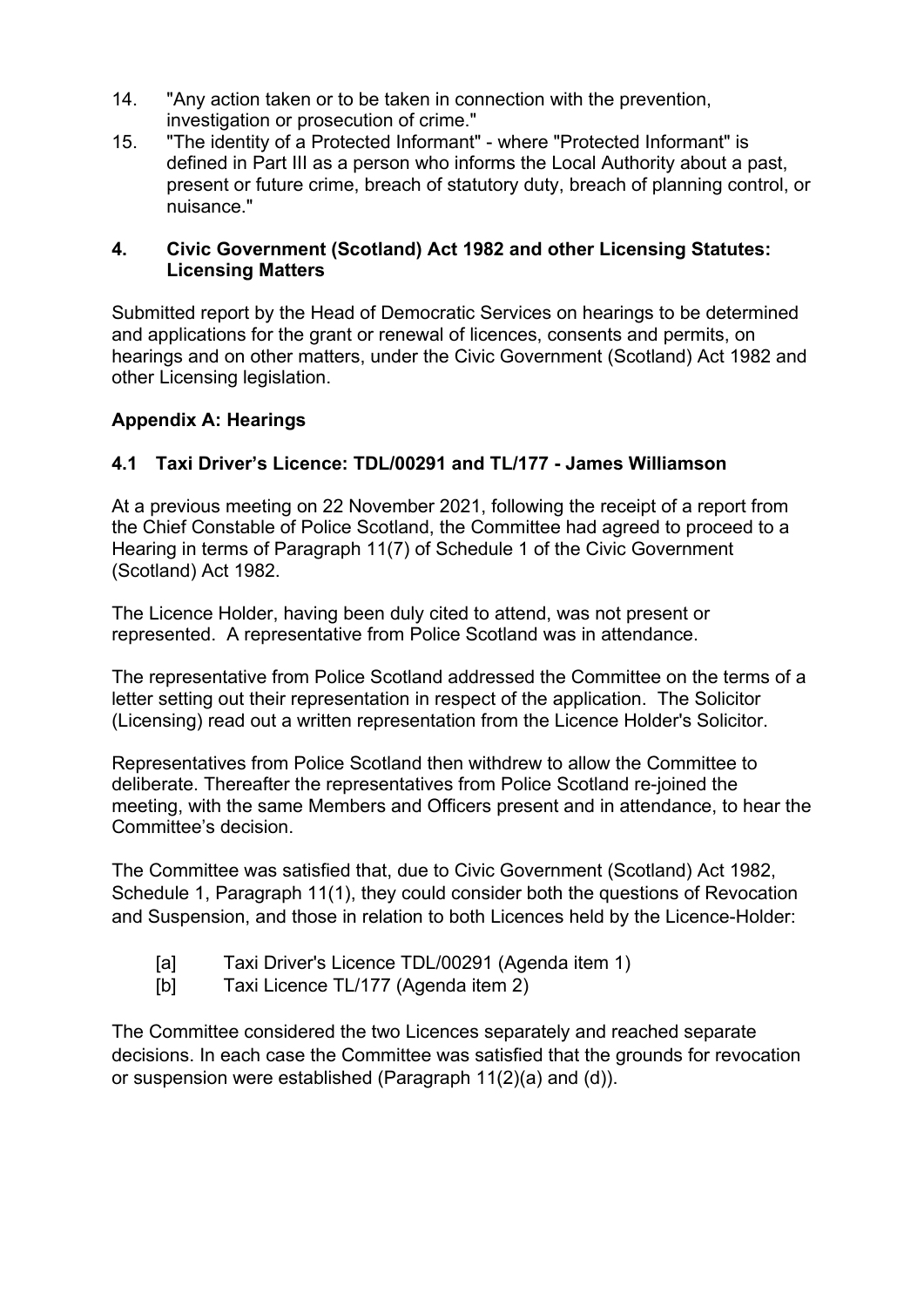# **4.1.1 Taxi Driver's Licence TDL/00291 James Williamson**

# **Decision**

Councillor Barr, seconded by Councillor Ferguson, moved that the Committee should not revoke the Licence but should suspend the Licence for a period of 6 months, with the suspension to commence on Wednesday 9 February 2022 (i.e. 28 days after the Committee, under Paragraph 11(9). On a roll call vote all Councillors present voted in favour of the motion. There being no amendment, the motion was declared carried.

# **4.1.2 Taxi Licence: TL/177 James Williamson**

## **Decision**

Councillor Barr, seconded by Councillor Ferguson, moved that the Committee should neither revoke nor suspend this Licence. There was no amendment or dissent. On a roll call vote all Councillors present voted in favour of the motion. There being no amendment, the motion was declared carried.

# **4.2 Taxi Driver's Licence: TDL/02197 (New) Gareth Wilkinson**

At a previous meeting held on 21 April 2021, the Committee considered this Licence Application and decided to continue consideration to await the outcome of Court proceedings. The Committee was advised on 12 January 2022 that the Court case remained pending.

The applicant, having been duly cited to attend, joined the meeting at this point. A representative from Police Scotland was also in attendance.

The representative from Police Scotland addressed the Committee on the terms of a letter setting out their representation in respect of the application. Thereafter the applicant addressed the Committee on the issues raised and responded to questions.

The applicant and representatives from Police Scotland then withdrew to allow the Committee to deliberate. Thereafter the applicant and representatives from Police Scotland re-joined the meeting, with the same Members and Officers present and in attendance, to hear the Committee's decision.

## **Decision**

Councillor Ferguson, seconded by Councillor McNicol, moved that the Committee:

- (a) grant the application, subject to the Council's standard conditions in terms of Paragraph 5(1)(a) of Schedule 1 of the Civic Government (Scotland) Act 1982, and
- (b) advise the Licence Applicant that if the Court later convicted, the Committee would be entitled to (i) review the decision to grant the Licence by holding a hearing on possible Revocation or Suspension; and (ii) take any conviction into account when considering a future application for renewal.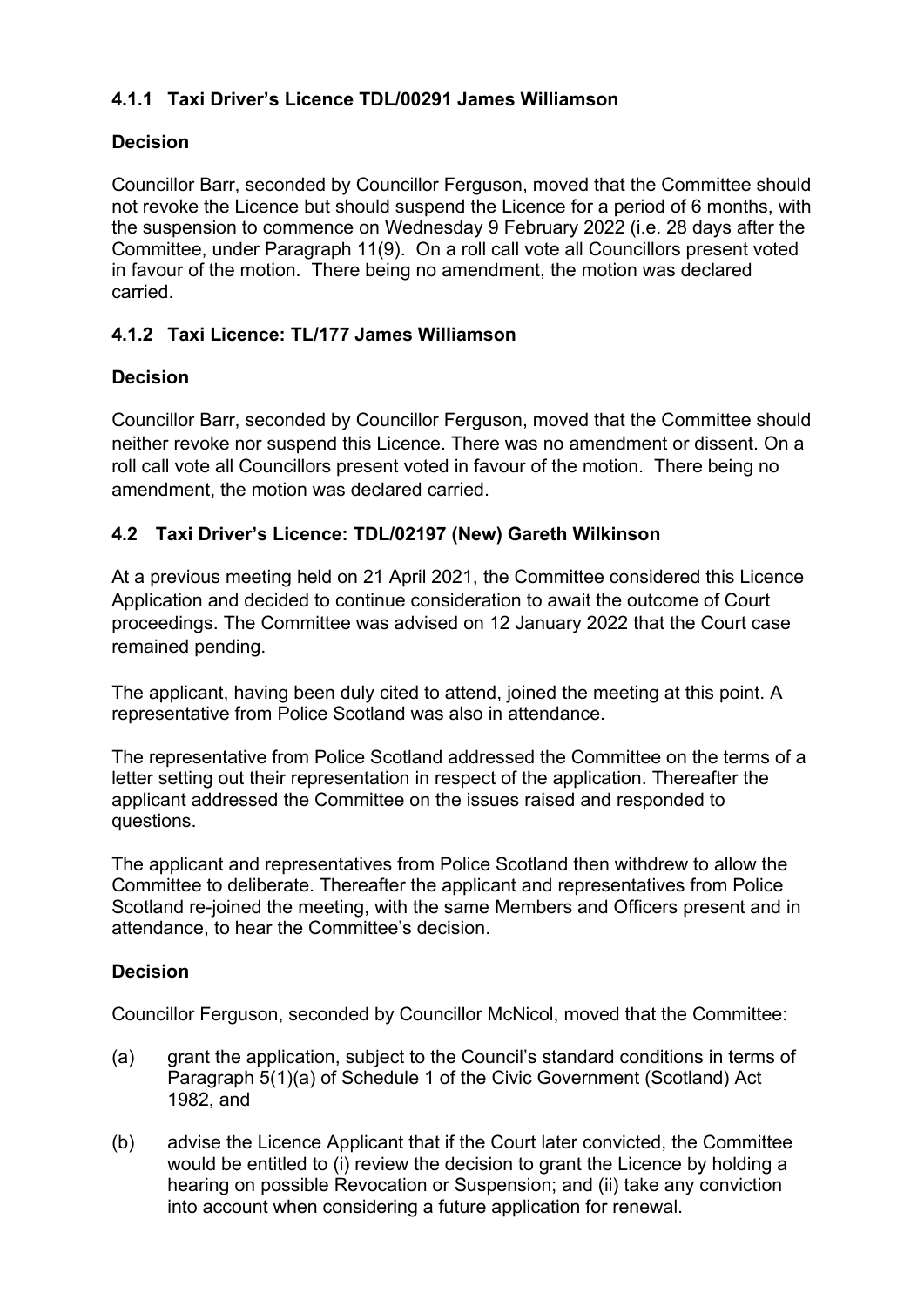There being no amendment the motion was declared carried.

## **4.3 Taxi Licence: TL/429 (New) Gareth Wilkinson**

The applicant, having been duly cited to attend, was present. A representative from Police Scotland was also in attendance.

The representative from Police Scotland addressed the Committee on the terms of a letter setting out their representation in respect of the application. Thereafter the applicant addressed the Committee on the issues raised and responded to questions.

The applicant and representatives from Police Scotland then withdrew to allow the Committee to deliberate. Thereafter the applicant and representatives from Police Scotland re-joined the meeting, with the same Members and Officers present and in attendance, to hear the Committee's decision.

Councillor Ferguson, seconded by Councillor McTiernan, moved that the Committee:

- (a) grant the application to treat the car as an exception to the Specification Policy and regard it as 'suitable' for use as a hire-car, in terms of the Civic Government (Scotland) Act 1982, Section 10(2); and
- (b) delegate authority to the Solicitor (Licensing) to (i) grant the Taxi Licence, subject to the Council's standard conditions in terms of Paragraph 5(1)(a) of Schedule 1 of the Civic Government (Scotland) Act 1982 if the proposed vehicle passed a further mechanical inspection (in addition to that in April 2021) at the Council garage; (ii) attach a condition to the Licence requiring that the vehicle should pass further mechanical inspections at the Council garage, the first being no later than the last day of the month of June 2022, then no later than the last day of the month of December 2022 at 6-monthly intervals.

There being no amendment the motion was declared carried.

The applicant left the meeting at this point.

## **4.4 Taxi Licence: TL/432 (New) Kelly Scott**

The Committee noted that this Application had now been granted under Delegated Authority.

## **4.5 Taxi Driver's Licence: TDL/2129 (New) Alan Mark**

At a previous meeting on 17 November 2021, the Committee agreed to continue consideration of this application.

The applicant, having been duly cited to attend, joined the meeting at this point. A representative from Police Scotland was also in attendance.